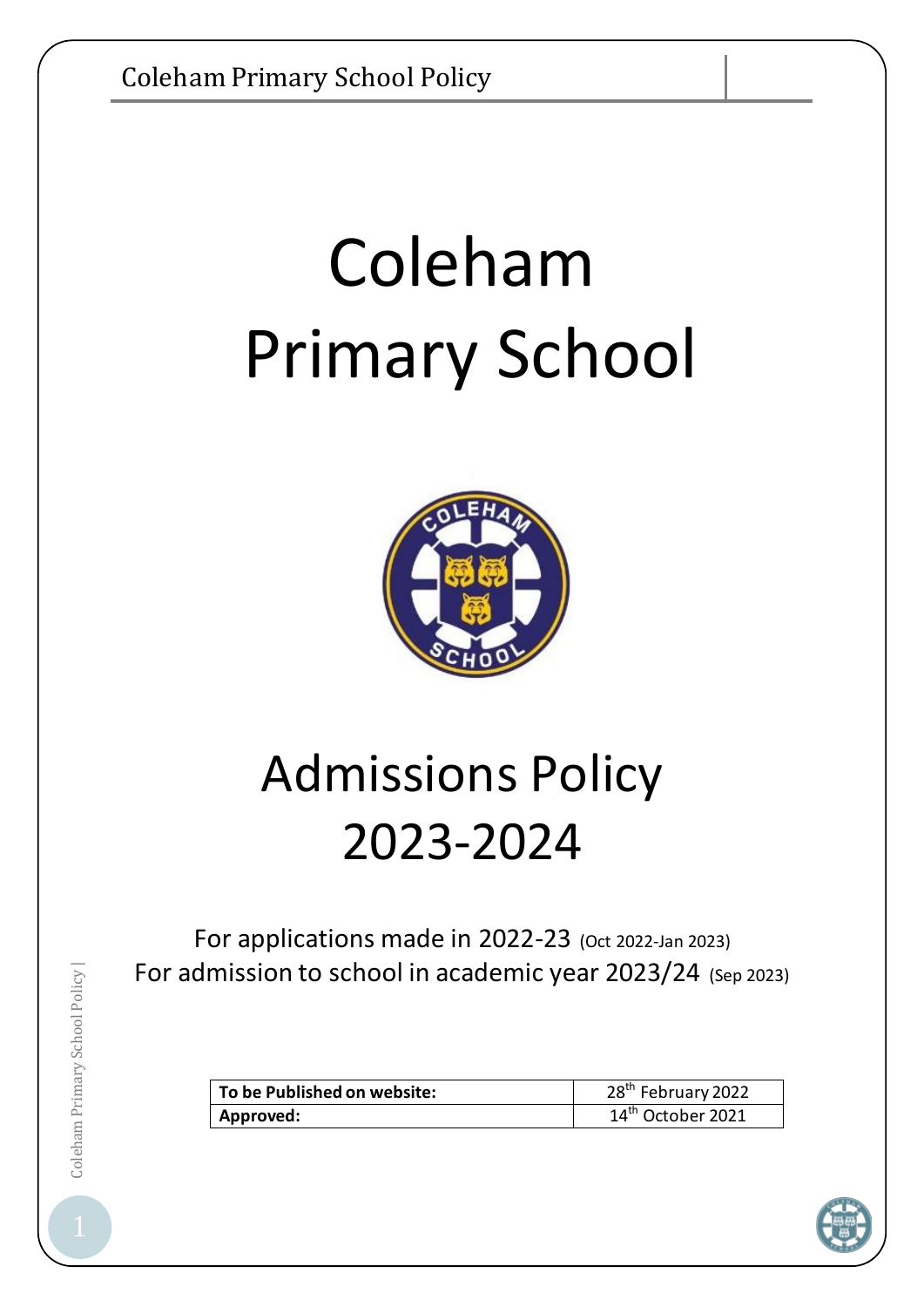#### **Admissions Policy**

#### **Introduction**

As an academy, Coleham Primary School is an admissions authority in its own right and the Governing Body holds responsibility for setting and applying the admission arrangements each year.

#### **Reception Applications**

For admissions to the Reception Year application must be made through the Home Admissions Authority from **1 st October 2022 to 15th January 2023 for children due to start school in September 2023.** The home Admissions Authority is Shropshire Council for Shropshire residents. All applications received by  $15<sup>th</sup>$  January 2023 will be considered and parents will be informed by Shropshire Council on 16th April 2023 if they have been allocated a place for their child. Please see the Parents Guide to Education booklet on the website [www.shropshire.gov.uk/schooladmissions](http://www.shropshire.gov.uk/schooladmissions) for information on when your child may start school.

#### **Admissions Criteria:**

Children with an Education Health Care Plan (EHCP) which names Coleham Primary School will be allocated places, after which places are allocated up to the Published Admission Number of 60 according to an agreed set of criteria in strict order of priority as shown below:

#### **Priority 1 Looked After Children**

Looked after children and previously Looked after children who, immediately after being looked after, became subject to adoption, residence or special guardianship order*.*

*A looked after child is a child who is in the care of a local authority in England, or is being provided with accommodation by a local authority in England in the exercise of their social services functions. A child is regarded as having been in state care in a place outside of England if they were accommodated by a public authority, a religious organisation or any other provider of care whose sole purpose is to benefit society.*

#### **Priority 2 Children living in catchment with sibling in school**

Children living within the catchment area who will have an older sibling at the school on the day they are due to start school.

#### **Priority 3 Staff Children**

Children of members of staff employed by Coleham School on a permanent contract at the school for two or more years at the time when the application for admission to the school is made.

#### **Priority 4 Other children living in catchment**

Other children who live within the catchment area

#### **Priority 5 Children living outside catchment with a sibling in school**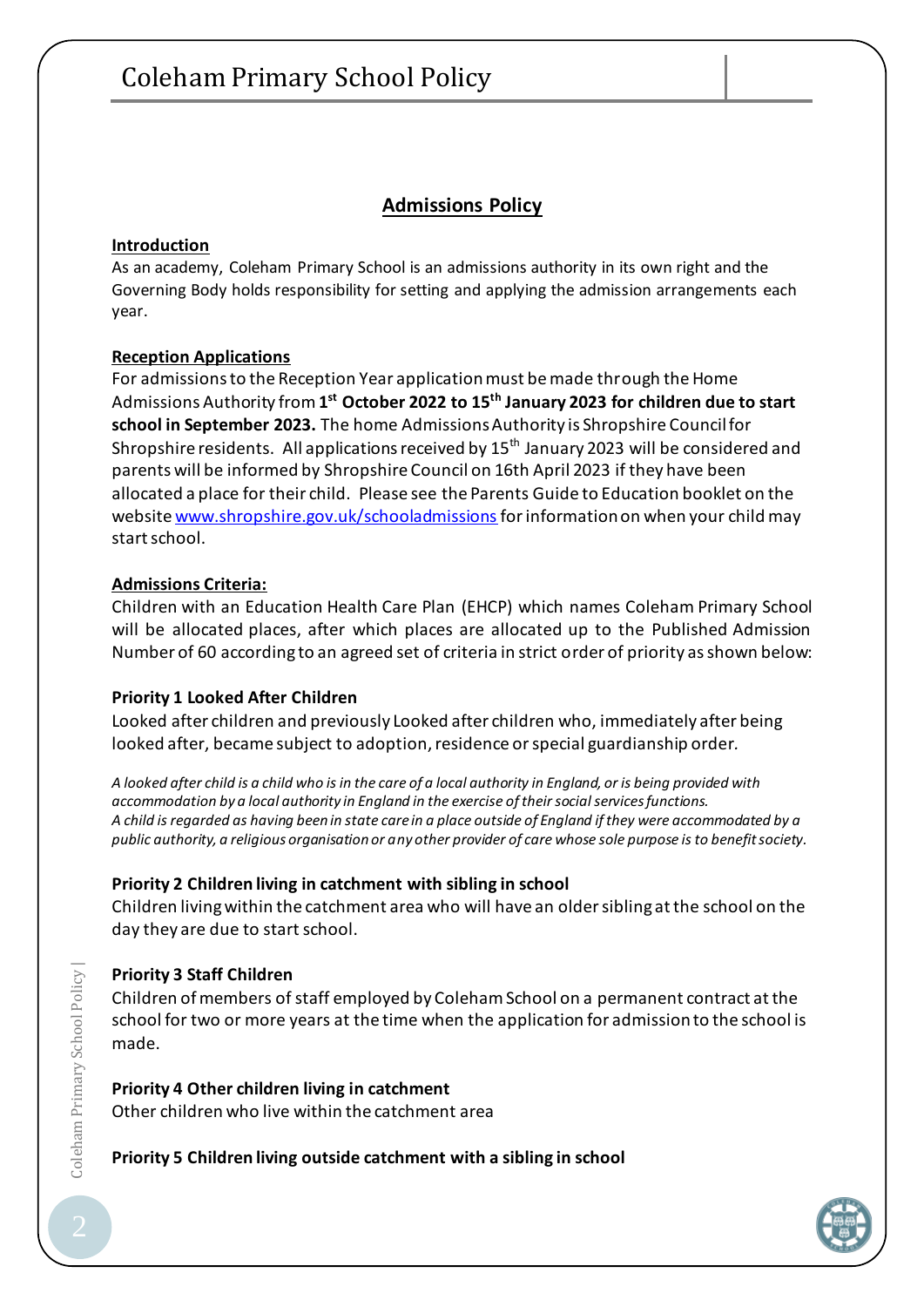## Coleham Primary School Policy

Children living outside the designated catchment area who will have an older sibling at the school on the day they are due to start school.

#### **Priority 6 Other children living outside catchment**

All other children living outside the designated catchment area

Each category will be rank ordered according to the distance from home to school as a straight line measurement.

#### **Notes:**

The criteria is based on circumstances at the time of making the application.

The home Local Authority is Shropshire Council for Shropshire residents.

A sibling connection is defined as a brother or sister, step-brother or step-sister, halfbrother or half-sister, living at the same address as part of the same family unit and of compulsory school age (i.e.  $5 - 16$  years). Adopted siblings are also included. Older siblings must be attending the school on the date the younger sibling is due to start there. However, cousins or other relatives who take up residence in a home in order to establish an 'in catchment area' address will not be given priority under the sibling criterion.

For admissions purposes all distances are measured as a straight line distance on a computerised mapping system between the home address and the nearest entrance gate of the relevant school by pinpointing their eastings and northings. The shortest distance being given highest priority. Where two addresses are within the same block of flats, the lowest number of flat nearest the ground floor will be deemed to be the nearest in distance.

Allocation of places for children moving into Shropshire Council's area can only be considered when formal confirmation (e.g. signed tenancy agreement when no property is owned, or exchange of contracts) of the address has been received.

All applicants are required to give correct information about the genuine residential address of the child. Where any information regarding a home address is found to be fraudulent or misleading a school place may be withdrawn even if the child has been admitted to the school.

In the event that two applications are exactly the same after all other criteria have been taken into account a tie breaker will be used. This will be by random allocation and overseen by an independent party not connected with the admissions process.

If unsuccessful on allocation day, Shropshire Council will offer a review when the waiting list will be formed from those parents who advise the Admissions Team that they wish to pursue a place at the school. At the end of the review period, parents who have still not